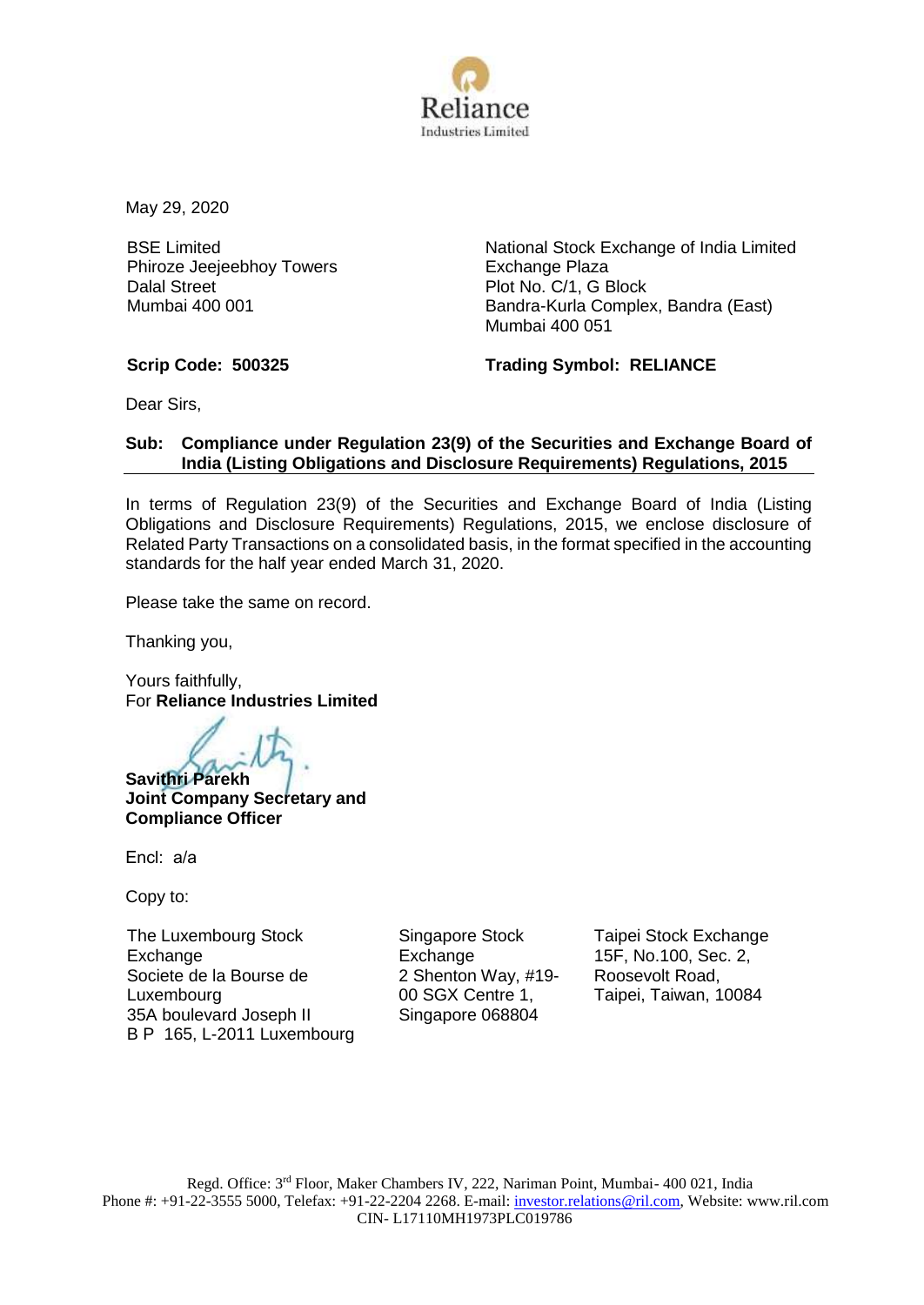

### Related Party disclosure for Reliance Industries Limited on a consolidated basis for the half year ended March 31, 2020

## (i) List of Related Parties and relationships

|         | Sr. No. Name of the Related Party                                                                  | Relationship      |
|---------|----------------------------------------------------------------------------------------------------|-------------------|
| 1       | Ashwani Commercials Private Limited                                                                |                   |
| 2       | Atri Exports Private Limited                                                                       |                   |
| 3       | <b>Big Tree Entertainment DMCC</b>                                                                 |                   |
| 4       | Big Tree Entertainment Lanka Private Limited                                                       |                   |
| 5       |                                                                                                    |                   |
|         | <b>Big Tree Entertainment Private Limited</b>                                                      |                   |
| 6       | Big Tree Entertainment Singapore Pte. Limited                                                      |                   |
| 7       | Big Tree Sport & Recreational Events Tickets Selling L.L.C                                         |                   |
| 8       | Bookmyshow Live Private Limited (Formerly known as Nomobo Entertainment Private Limited)           |                   |
| 9<br>10 | Bookmyshow Sdn. Bhd.<br>Bookmyshow Venues Management Private Limited                               |                   |
|         |                                                                                                    |                   |
| 11      | (Formerly known as Go2Space Event Management Private Limited)<br>Carin Commercials Private Limited |                   |
| 12      | <b>CCN DEN Network Private Limited</b>                                                             |                   |
| 13      | Centura Agro Private Limited                                                                       |                   |
| 14      | <b>Chander Commercials Private Limited</b>                                                         |                   |
| 15      | Clayfin Technologies Private Limited                                                               |                   |
| 16      | Creative Agrotech Private Limited                                                                  |                   |
| 17      | DEN ABC Cable Network Ambarnath Private Limited                                                    |                   |
| 18      | <b>DEN ADN Network Private Limited</b>                                                             |                   |
| 19      | <b>DEN New Broad Communication Private Limited</b>                                                 |                   |
| 20      | Den Satellite Network Private Limited                                                              |                   |
| 21      | DL GTPL Broadband Private Limited                                                                  |                   |
| 22      | <b>DL GTPL Cabnet Private Limited</b>                                                              |                   |
| 23      | Dyulok Technologies Private Limited                                                                |                   |
| 24      | <b>Eenadu Television Private Limited</b>                                                           |                   |
| 25      | Einsten Commercials Private Limited                                                                |                   |
| 26      | Fame Agro Private Limited                                                                          |                   |
| 27      | Fantain Sports Private Limited                                                                     |                   |
| 28      | Foodfesta Wellcare Private Limited                                                                 | <b>Associates</b> |
| 29      | Gaurav Overseas Private Limited                                                                    |                   |
| 30      | <b>GenNext Ventures Investment Advisers LLP</b>                                                    |                   |
| 31      | <b>GTPL Abhilash Communication Private Limited</b>                                                 |                   |
| 32      | GTPL Ahmedabad Cable Network Private Limited                                                       |                   |
| 33      | <b>GTPL Anjali Cable Network Private Limited</b>                                                   |                   |
| 34      | <b>GTPL Bansidhar Telelink Private Limited</b>                                                     |                   |
| 35      | <b>GTPL Bariya Television Network</b>                                                              |                   |
| 36      | <b>GTPL Bawa Cable</b>                                                                             |                   |
| 37      | <b>GTPL Blue Bell Network Private Limited</b>                                                      |                   |
| 38      | <b>GTPL Broadband Private Limited</b>                                                              |                   |
| 39      | GTPL Chaudhary Vision^                                                                             |                   |
| 40      | <b>GTPL City Channel Private Limited</b>                                                           |                   |
| 41      | <b>GTPL Crazy Network</b>                                                                          |                   |
| 42      | <b>GTPL Dahod Television Network Private Limited</b>                                               |                   |
| 43      | <b>GTPL DCPL Private Limited</b>                                                                   |                   |
| 44      | GTPL Deesha Cable Net Private Limited                                                              |                   |
| 45      | GTPL Hariom World Vision^                                                                          |                   |
| 46      | <b>GTPL Hathway Limited</b>                                                                        |                   |
| 47      | <b>GTPL Henish Cable Vision</b>                                                                    |                   |
| 48      | <b>GTPL Insight Channel Network Private Limited</b>                                                |                   |
| 49      | GTPL Jay Santoshima Network Private Limited                                                        |                   |
| 50      | <b>GTPL Jaydeep Cable</b>                                                                          |                   |
| 51      | <b>GTPL Junagadh Network Private Limited</b>                                                       |                   |
| 52      | <b>GTPL Jyoti Cable</b>                                                                            |                   |
| 53      | <b>GTPL Kaizen Infonet Private Limited</b>                                                         |                   |
| 54      | GTPL KCBPL Broad Band Private Limited                                                              |                   |
| 55      | <b>GTPL Khambhat Cable Network</b>                                                                 |                   |
| 56      | GTPL Khusboo Video Channel                                                                         |                   |

^ The companies were related parties for part of the reporting period.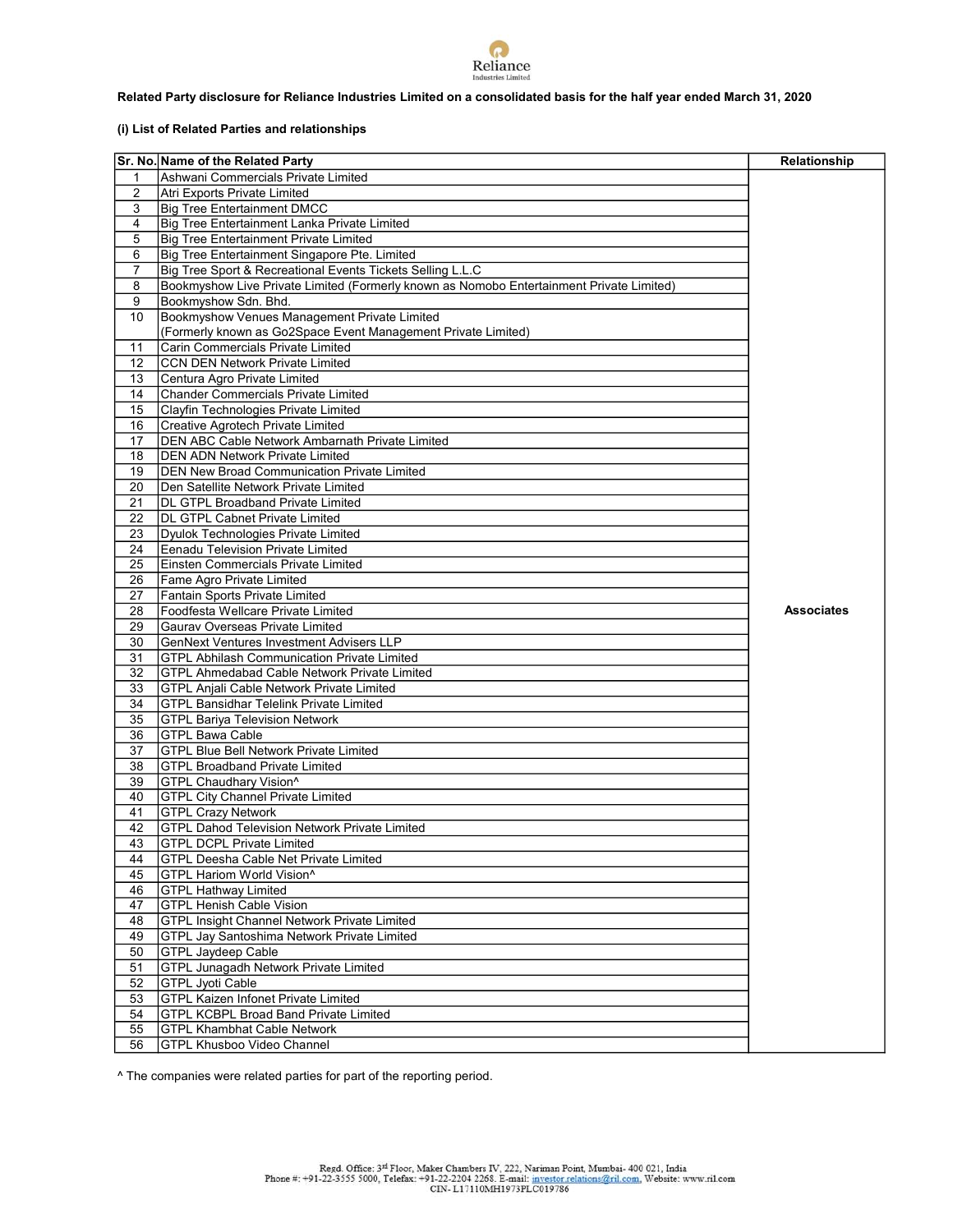

|          | Sr. No. Name of the Related Party                                                   |              |
|----------|-------------------------------------------------------------------------------------|--------------|
|          |                                                                                     | Relationship |
| 57<br>58 | GTPL Kolkata Cable & Broadband Pariseva Limited<br><b>GTPL Leo Vision</b>           |              |
|          |                                                                                     |              |
| 59       | <b>GTPL Link Network Private Limited</b>                                            |              |
| 60       | <b>GTPL Lucky Video Cable</b>                                                       |              |
| 61<br>62 | <b>GTPL Ma Bhagawati Entertainment Services</b><br><b>GTPL Media Entertainment</b>  |              |
|          |                                                                                     |              |
| 63       | GTPL Meghana Distributors Private Limited                                           |              |
| 64<br>65 | <b>GTPL Narmada Cable Services</b><br><b>GTPL Narmada Cyberzone Private Limited</b> |              |
|          | <b>GTPL Parshwa Cable Network Private Limited</b>                                   |              |
| 66<br>67 | <b>GTPL Parth World Vision</b>                                                      |              |
| 68       | <b>GTPL Sai Vision</b>                                                              |              |
| 69       | <b>GTPL Sai World Channel</b>                                                       |              |
| 70       | GTPL Sanjiv Cable Vision^                                                           |              |
| 71       | <b>GTPL Sharda Cable Network Private Limited</b>                                    |              |
| 72       | <b>GTPL Shiv Cable</b>                                                              |              |
| 73       | <b>GTPL Shiv Cable</b>                                                              |              |
| 74       | <b>GTPL Shiv Cable Network</b>                                                      |              |
| 75       | GTPL Shiv Cable Vision^                                                             |              |
| 76       | <b>GTPL Shiv Network Private Limited</b>                                            |              |
| 77       | <b>GTPL Shivshakti Network Private Limited</b>                                      |              |
| 78       | <b>GTPL Shree Shani Cable</b>                                                       |              |
| 79       | <b>GTPL Shreenathji Communication</b>                                               |              |
| 80       | <b>GTPL SK Network Private Limited</b>                                              |              |
| 81       | <b>GTPL SK Vision</b>                                                               |              |
| 82       | <b>GTPL SMC Network Private Limited</b>                                             |              |
| 83       | <b>GTPL Solanki Cable Network Private Limited</b>                                   |              |
| 84       | <b>GTPL Sorath Telelink Private Limited</b>                                         |              |
| 85       | <b>GTPL Space City Private Limited</b>                                              |              |
| 86       | <b>GTPL Surat Telelink Private Limited</b>                                          |              |
| 87       | <b>GTPL Swastik Communication</b>                                                   |              |
| 88       | <b>GTPL Tridev Cable Network</b>                                                    | Associates   |
| 89       | <b>GTPL TV Tiger Private Limited</b>                                                |              |
| 90       | GTPL V & S Cable Private Limited                                                    |              |
| 91       | <b>GTPL Vidarbha Telelink Private Limited</b>                                       |              |
| 92       | <b>GTPL Video Badshah Private Limited</b>                                           |              |
| 93       | <b>GTPL Video Vision Private Limited</b>                                            |              |
| 94       | <b>GTPL Vision Services Private Limited</b>                                         |              |
| 95       | <b>GTPL Vraj Cable</b>                                                              |              |
| 96       | <b>GTPL VVC Network Private Limited</b>                                             |              |
| 97       | <b>GTPL World View Cable</b>                                                        |              |
| 98       | <b>GTPL World Vision</b>                                                            |              |
| 99       | <b>GTPL Zigma Vision Private Limited</b>                                            |              |
| 100      | <b>Gujarat Chemical Port Limited</b>                                                |              |
|          | (Formerly known as Gujarat Chemical Port Terminal Company Limited)                  |              |
| 101      | Hathway VCN Cablenet Private Limited                                                |              |
| 102      | Honeywell Properties Private Limited                                                |              |
| 103      | Indian Vaccines Corporation Limited                                                 |              |
| 104      | Jaipur Enclave Private Limited                                                      |              |
| 105      | Jamnagar Utilities and Power Private Limited                                        |              |
| 106      | Kaniska Commercials Private Limited                                                 |              |
| 107      | <b>KCIPI Trading Company Private Limited</b>                                        |              |
| 108      | Konark IP Dossiers Private Limited                                                  |              |
| 109      | Marugandha Land Developers Private Limited                                          |              |
| 110      | N.C. Trading Company Private Limited                                                |              |
| 111      | Netravati Commercials Private Limited                                               |              |
| 112      | Noveltech Agro Private Limited                                                      |              |
| 113      | NW18 HSN Holdings Plc                                                               |              |
| 114      | Pan Cable Services Private Limited                                                  |              |
| 115      | Parinita Commercials Private Limited                                                |              |
| 116      | Pepino Farms Private Limited                                                        |              |
| 117      | Petroleum Trust                                                                     |              |
|          |                                                                                     |              |

^ The companies were related parties for part of the reporting period.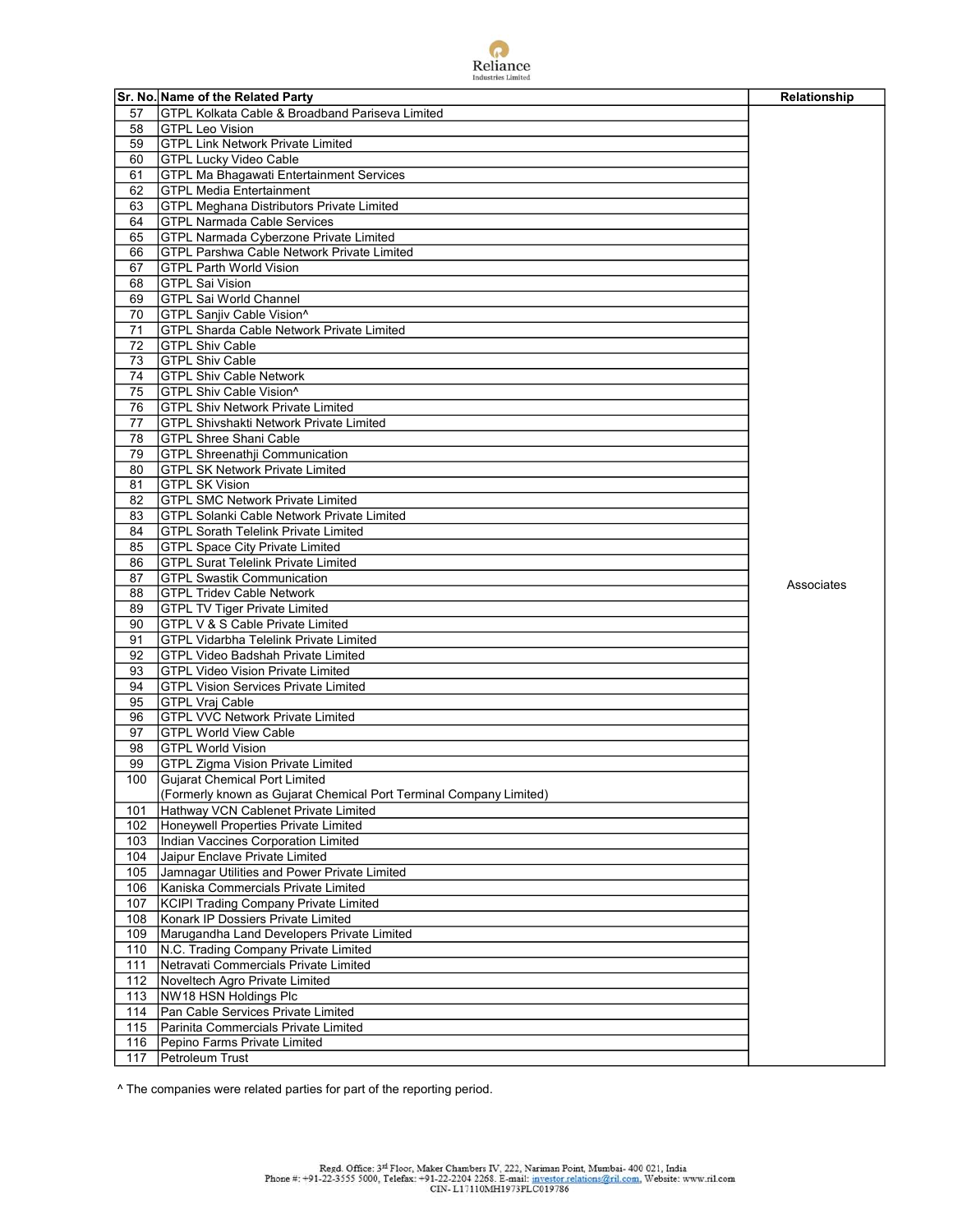

|     | Sr. No. Name of the Related Party                | Relationship |
|-----|--------------------------------------------------|--------------|
| 118 | <b>Prakhar Commercials Private Limited</b>       |              |
| 119 | PT Big Tree Entertainment Indonesia              |              |
| 120 | Rakshita Commercials Private Limited             |              |
| 121 | Reliance Europe Limited                          |              |
| 122 | Reliance Industrial Infrastructure Limited       |              |
| 123 | Reliance Services and Holdings Limited           |              |
|     | (Formerly Known as Naroda Power Private Limited) |              |
| 124 | Rocky Farms Private Limited                      |              |
| 125 | Scod18 Networking Private Limited                |              |
| 126 | Shree Salasar Bricks Private Limited             | Associates   |
| 127 | Sikka Ports and Terminals Limited                |              |
| 128 | SpaceBound Web Labs Private Limited              |              |
| 129 | Townscript pte Ltd, Singapore                    |              |
| 130 | Townscript USA, Inc.^                            |              |
| 131 | Tribevibe Entertainment Private Limited          |              |
| 132 | Vadodara Enviro Channel Limited                  |              |
| 133 | Vaji Communication Private Limited               |              |
| 134 | Vay Network Services Private Limited             |              |
| 135 | Vishnumaya Commercials Private Limited           |              |
| 136 | Vizianagar Citi Communications Private Limited   |              |

| 137 | Brooks Brothers India Private Limited                      | <b>Joint Ventures</b> |
|-----|------------------------------------------------------------|-----------------------|
| 138 | Burberry India Private Limited                             |                       |
| 139 | Canali India Private Limited                               |                       |
| 140 | D. E. Shaw India Securities Private Limited                |                       |
| 141 | Diesel Fashion India Reliance Private Limited              |                       |
|     | 142 Ethane Crystal LLC                                     |                       |
| 143 | <b>Ethane Emerald LLC</b>                                  |                       |
|     | 144 Ethane Opal LLC                                        |                       |
| 145 | <b>Ethane Pearl LLC</b>                                    |                       |
|     | 146 Ethane Sapphire LLC                                    |                       |
| 147 | Ethane Topaz LLC                                           |                       |
| 148 | <b>Football Sports Development Limited</b>                 |                       |
| 149 | Hathway Bhaskar CCN Multi Entertainment Private Limited    |                       |
| 150 | Hathway Bhawani NDS Network Private Limited                |                       |
| 151 | Hathway Cable MCN Nanded Private Limited                   |                       |
|     | 152 Hathway CBN Multinet Private Limited                   |                       |
| 153 | Hathway CCN Entertainment (India) Private Limited          |                       |
| 154 | Hathway CCN Multinet Private Limited                       |                       |
| 155 | Hathway Channel 5 Cable & Datacom Private Limited          |                       |
| 156 | Hathway Dattatray Cable Network Private Limited            |                       |
| 157 | Hathway Digital Saharanpur Cable & Datacom Private Limited |                       |
| 158 | Hathway ICE Television Private Limited                     |                       |
| 159 | Hathway Latur MCN Cable & Datacom Private Limited          |                       |
| 160 | Hathway MCN Private Limited                                |                       |
| 161 | Hathway Palampur Cable Network Private Limited             |                       |
| 162 | Hathway Prime Cable & Datacom Private Limited              |                       |
| 163 | Hathway Sai Star Cable & Datacom Private Limited           |                       |
| 164 | Hathway Sonali OM Crystal Cable Private Limited            |                       |
| 165 | Hathway SS Cable & Datacom LLP                             |                       |
| 166 | <b>IBN Lokmat News Private Limited</b>                     |                       |
| 167 | Iconix Lifestyle India Private Limited                     |                       |
| 168 | <b>IMG Reliance Limited</b>                                |                       |
| 169 | India Gas Solutions Private Limited                        |                       |
| 170 | Jio Payments Bank Limited                                  |                       |
| 171 | Marks and Spencer Reliance India Private Limited           |                       |
| 172 | Net 9 Online Hathway Private Limited                       |                       |
| 173 | Pipeline Management Services Private Limited               |                       |
|     | (Formerly known as Rutvi Project Managers Private Limited) |                       |
| 174 | Reliance Bally India Private Limited                       |                       |
| 175 | Reliance Sideways Private Limited <sup>^</sup>             |                       |

^ The companies were related parties for part of the reporting period.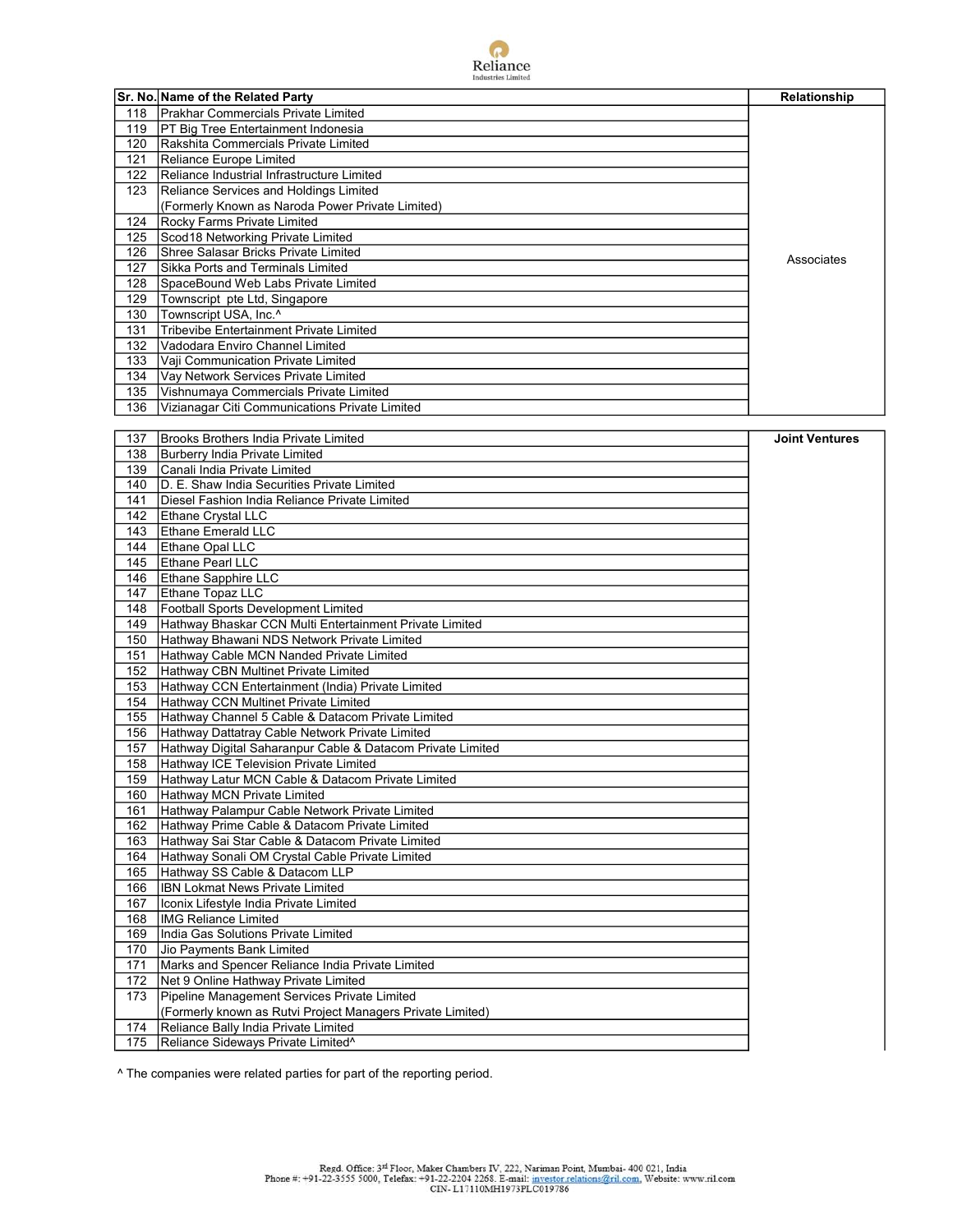

|     | Sr. No. Name of the Related Party                  | Relationship |
|-----|----------------------------------------------------|--------------|
| 176 | Reliance Paul & Shark Fashions Private Limited     |              |
| 177 | Reliance-Grand Vision India Supply Private Limited |              |
| 178 | Reliance-Vision Express Private Limited            |              |
| 179 | Ryohin-Keikaku Reliance India Private Limited      |              |
| 180 | Supreme Tradelinks Private Limited <sup>^</sup>    |              |
| 181 | TCO Reliance India Private Limited <sup>^</sup>    |              |
| 182 | Ubona Technologies Private Limited                 |              |
| 183 | V&B Lifestyle India Private Limited                |              |
| 184 | Zegna South Asia Private Limited                   |              |

^ The companies were related parties for part of the reporting period.

| 185 | Shri Mukesh D. Ambani      |                 |
|-----|----------------------------|-----------------|
| 186 | Shri Nikhil R. Meswani     |                 |
| 187 | lShri Hital R. Meswani     |                 |
| 188 | Shri P. M. S. Prasad       | Key Managerial  |
| 189 | Shri Pawan Kumar Kapil     | Personnel       |
| 190 | Shri Alok Agarwal          | (KMP)           |
| 191 | Shri Srikanth Venkatachari |                 |
| 192 | Shri K. Sethuraman         |                 |
| 193 | İSmt. Savithri Parekh      |                 |
|     |                            |                 |
| 194 | <b>Smt. Nita M. Ambani</b> | Relative of Key |

Personnel (KMP) 195 Dhirubhai Ambani Foundation 196 Hirachand Govardhandas Ambani Public Charitable Trust<br>197 HNH Trust and HNH Research Society HNH Trust and HNH Research Society 198 Jamnaben Hirachand Ambani Foundation 199 Reliance Foundation 200 Reliance Foundation Institution of Education and Research<br>201 Reliance Foundations Youth Sports Reliance Foundations Youth Sports Enterprises over which Key Managerial Personnel are able to exercise significant influence

Managerial

| 202 | <b>IPCL Employees Gratuity Fund - Baulpur Unit</b>                       |                      |
|-----|--------------------------------------------------------------------------|----------------------|
| 203 | <b>IPCL Employees Provident Fund Trust</b>                               |                      |
| 204 | Reliance Employees Provident Fund Bombay                                 |                      |
| 205 | Reliance Industries Limited Employees Gratuity Fund                      | Post Employment      |
| 206 | Reliance Industries Limited Staff Superannuation Scheme                  | <b>Benefits Plan</b> |
| 207 | Reliance Industries Limited Vadodara Units Employees Superannuation Fund |                      |
| 208 | Reliance Jio Infocomm Limited Employees Gratuity Fund                    |                      |
| 209 | <b>RIL Vadodara Unit Employees Gratuity Fund</b>                         |                      |